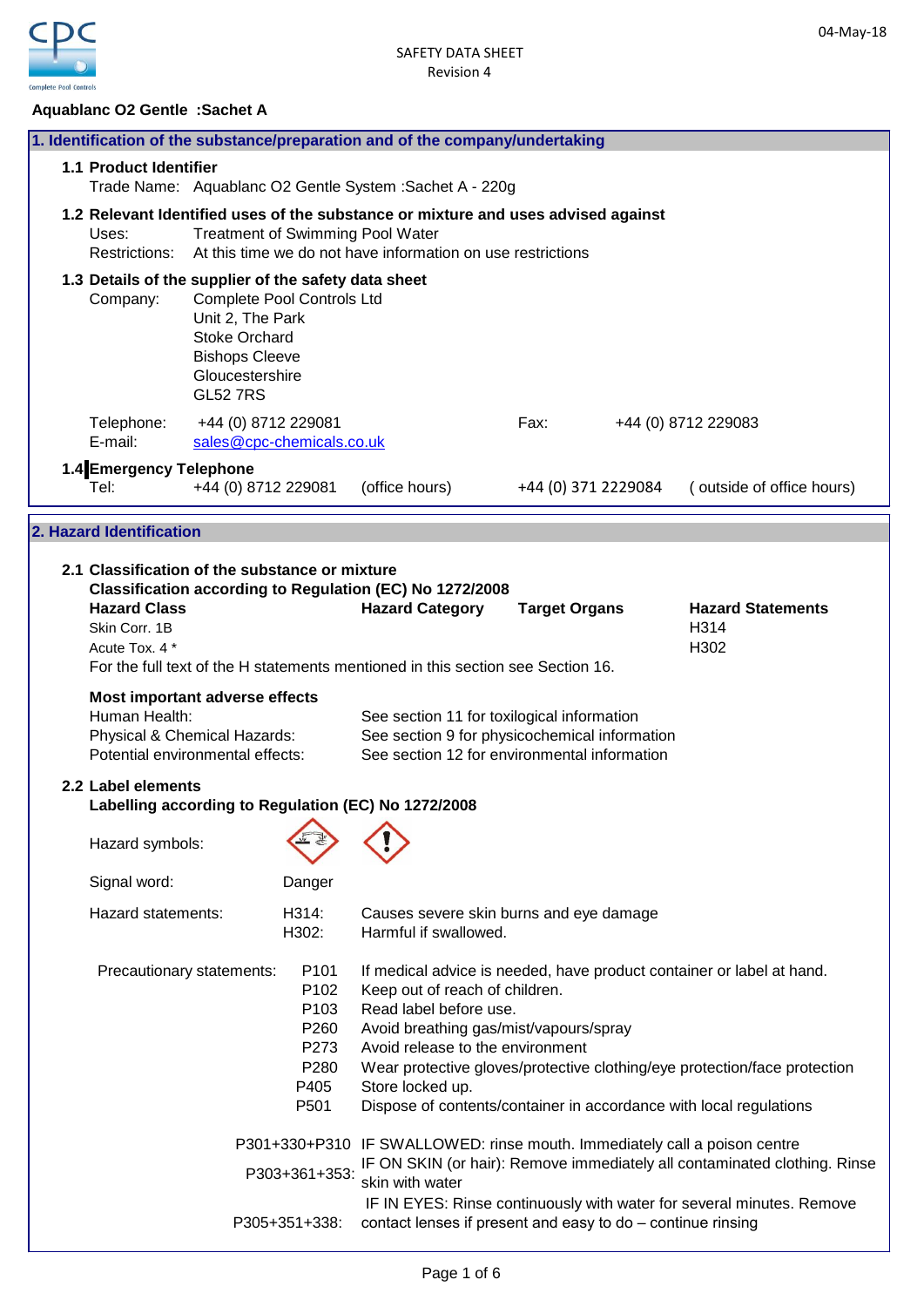# **Trade Name: Aquablanc O2 Gentle System: Sachet A - 220g**

## **2. Hazard Identification**

## **Hazardous components which must be listed on the label**

pentapotassium bis(peroxymonosulphate)bis(sulphate)

### **2.3 Other Hazards**

Results of PBT and vPvB assessment not applicable

## **3. Composition/information on ingredients**

## **3.1 Mixture**

Chemical nature: Mixture of substances listed below with non - hazardous additions.

| pentapotassium bis(peroxymonosulphate)bis(sulphate) |                 |   |                                            |  |  |
|-----------------------------------------------------|-----------------|---|--------------------------------------------|--|--|
| <b>CAS No</b>                                       | <b>ENICS No</b> | % | <b>CLP Classification</b>                  |  |  |
| 70693-62-8                                          |                 |   | 274-778-7 75 - 100% H302; H314; H318; H412 |  |  |
| Aluminiumsulfat Octadecahydrat                      |                 |   |                                            |  |  |
| 16828-12-9                                          |                 |   | 233-135-0 2.5 - 10% H315; H319; H335; H412 |  |  |
|                                                     |                 |   |                                            |  |  |

## **4. First Aid measures**

| 4.1 Description of first aid measures<br>General Advice: | Take off all contaminated clothing immediately                                                                                                                                              |
|----------------------------------------------------------|---------------------------------------------------------------------------------------------------------------------------------------------------------------------------------------------|
| If Inhaled:                                              | In case of accident by inhalation; remove casualty to fresh air and keep at rest. If<br>breathing is irregular or stopped, administer artificial respiration. Call a doctor<br>immediately. |
| In case of skin contact:                                 | Wash off immediately with plenty of soap & water. Seek medical advice                                                                                                                       |
| In case of eye contact:                                  | Rinse immediately with plenty of water, also under eyelids for at least 15 minutes.<br>Remove contact lenses. Call a doctor immediately                                                     |
| If swallowed:                                            | Clean mouth with water and drink plenty of water. Never give anything by mouth to an<br>unconscious person. Call for a doctor immediately                                                   |
| Further Information:                                     | Symptoms of poisoning may even occur after several hours; therefore medical<br>observation for at least 48 hours after the accident.                                                        |
| Symptoms & effects:                                      | 4.2 Most important symptoms and effects, both acute and delayed<br>No further information                                                                                                   |
| Treatment                                                | 4.3 Indication of immediate medical attention and special treatment needed<br>No information available                                                                                      |

| 5.1 Extinguishing media:     |                                                                                                       |
|------------------------------|-------------------------------------------------------------------------------------------------------|
| Suitable media:              | Water                                                                                                 |
| Unsuitable media:            | Water with full jet                                                                                   |
|                              | 5.2 Special hazards arising from the substance or mixture                                             |
| Specific Hazards:            | Fire may cause evolution of Sulphur dioxide (SO2)                                                     |
| 5.3 Advice for fire-fighters |                                                                                                       |
| Protective equipment:        | Fire-fighters should wear full protective clothing and self-contained breathing apparatus<br>(SCBA).  |
| Further Information:         | Cool endangered receptacles with water spray.                                                         |
|                              | Collect contaminated fire extinguishing water separately. This must not be discharged<br>into drains. |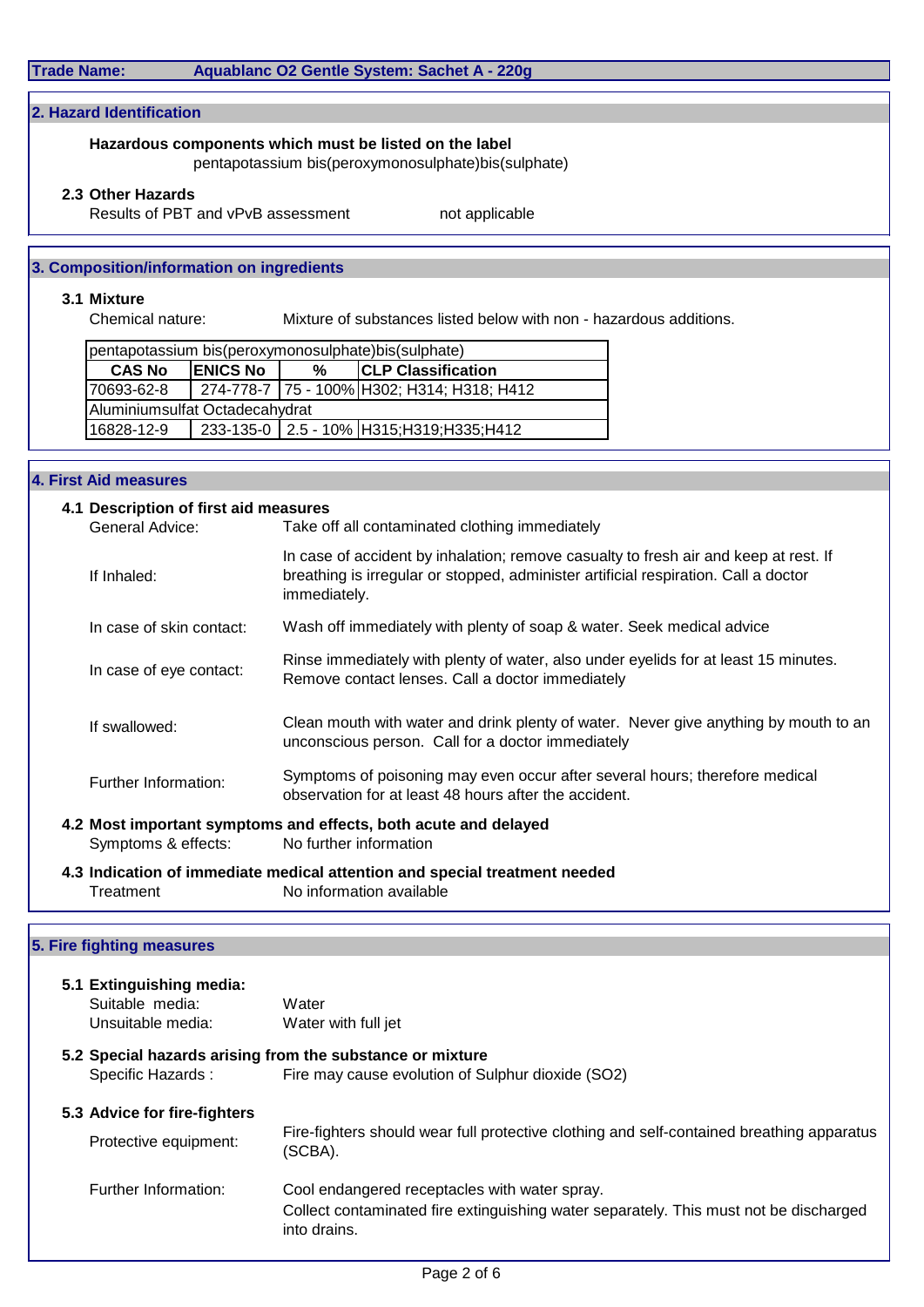|  | <b>Trade Name:</b> |
|--|--------------------|
|  |                    |

| <b>Trade Name:</b> |                                                                         | Aquablanc O2 Gentle System: Sachet A - 220g                                                                                                                                                                                                                                                                                          |
|--------------------|-------------------------------------------------------------------------|--------------------------------------------------------------------------------------------------------------------------------------------------------------------------------------------------------------------------------------------------------------------------------------------------------------------------------------|
|                    | 6. Accidental release Measures                                          |                                                                                                                                                                                                                                                                                                                                      |
|                    |                                                                         | 6.1 Personal precautions, protective equipment and emergency procedures                                                                                                                                                                                                                                                              |
|                    | <b>Personal Precautions:</b>                                            | Use personal protective equipment. Wear respiratory protection. Keep unprotected<br>persons away. Avoid formation of dust                                                                                                                                                                                                            |
|                    | <b>6.2 Environmental precautions</b>                                    | Environmental precautions: Do not allow to enter sewers/ surface or ground water.<br>Inform respective authorities in case of seepage into water course or sewage system.                                                                                                                                                            |
|                    | Cleaning up:                                                            | 6.3 Methods and materials for containment and cleaning up<br>Dilute with plenty of water, Use neutralizing agent. Ensure adequate ventilation.                                                                                                                                                                                       |
|                    | Further Information:                                                    | Treat recovered material as described in section 13.                                                                                                                                                                                                                                                                                 |
|                    | 6.4 Reference to other sections                                         | See Section 1 for emergency contact information<br>See Section 8 for information on Personal protective equipment<br>See section 13 for waste treatment information                                                                                                                                                                  |
|                    |                                                                         |                                                                                                                                                                                                                                                                                                                                      |
|                    | 7. Handling and storage                                                 |                                                                                                                                                                                                                                                                                                                                      |
|                    | 7.1 Precautions for safe handling<br>Advice on safe handling:           | Keep receptacle tightly closed. Do not refill residue into storage receptacles. Thorough                                                                                                                                                                                                                                             |
|                    | Hygiene measures:                                                       | dedusting.<br>Keep away from food, drink and animal feeding stuffs. Smoking, eating and drinking<br>should be prohibited in the application area. Wash hands before breaks and at the end<br>of the work day. Take off all contaminated clothing immediately. Provide adequate<br>ventilation. Avoid contact with the skin and eyes. |
|                    | Requirements for storage<br>Fire and explosion:<br>Further information: | 7.2 Conditions for safe storage, including any incompatibilities.<br>Store only in the original receptacle.<br>No further information available<br>Protect from humidity and water. Protect from contamination.<br>Keep container tightly sealed.                                                                                    |
|                    | Common storage:<br>Storage Temperature:                                 | Store away from flammable substances<br>No further information available                                                                                                                                                                                                                                                             |
|                    | Storage class                                                           | 8 B                                                                                                                                                                                                                                                                                                                                  |
|                    | 7.3 Specific end uses<br>Specific use(s)                                | No information available                                                                                                                                                                                                                                                                                                             |
|                    | 8. Exposure control/personal protection                                 |                                                                                                                                                                                                                                                                                                                                      |

8.1 **Control parameters** No value assigned for this product

**8.2 Exposure controls**

**Engineering measures** Refer to protective measures listed in sections 7 and 8

## **Personal protective equipment**

Keep away from food, drink and animal feeding stuffs. Smoking, eating and drinking should be prohibited in the application area. Wash hands before breaks and at the end of the work day. Take off all contaminated clothing immediately. Provide adequate ventilation. Avoid contact with the skin and eyes.

| Respiratory protection: | Use respirator with appropriate filter if vapours or aerosol are released<br>Recommended Filter type:<br>FP <sub>2</sub>                     |
|-------------------------|----------------------------------------------------------------------------------------------------------------------------------------------|
| Hand protection:        | Wear protective gloves. The selected protective gloves have to satisfy the specifications<br>of EU Directive 89/686/EEC and standard EN 374. |
|                         | Material Butyl rubber, BR                                                                                                                    |
| Unsuitable: Leather     |                                                                                                                                              |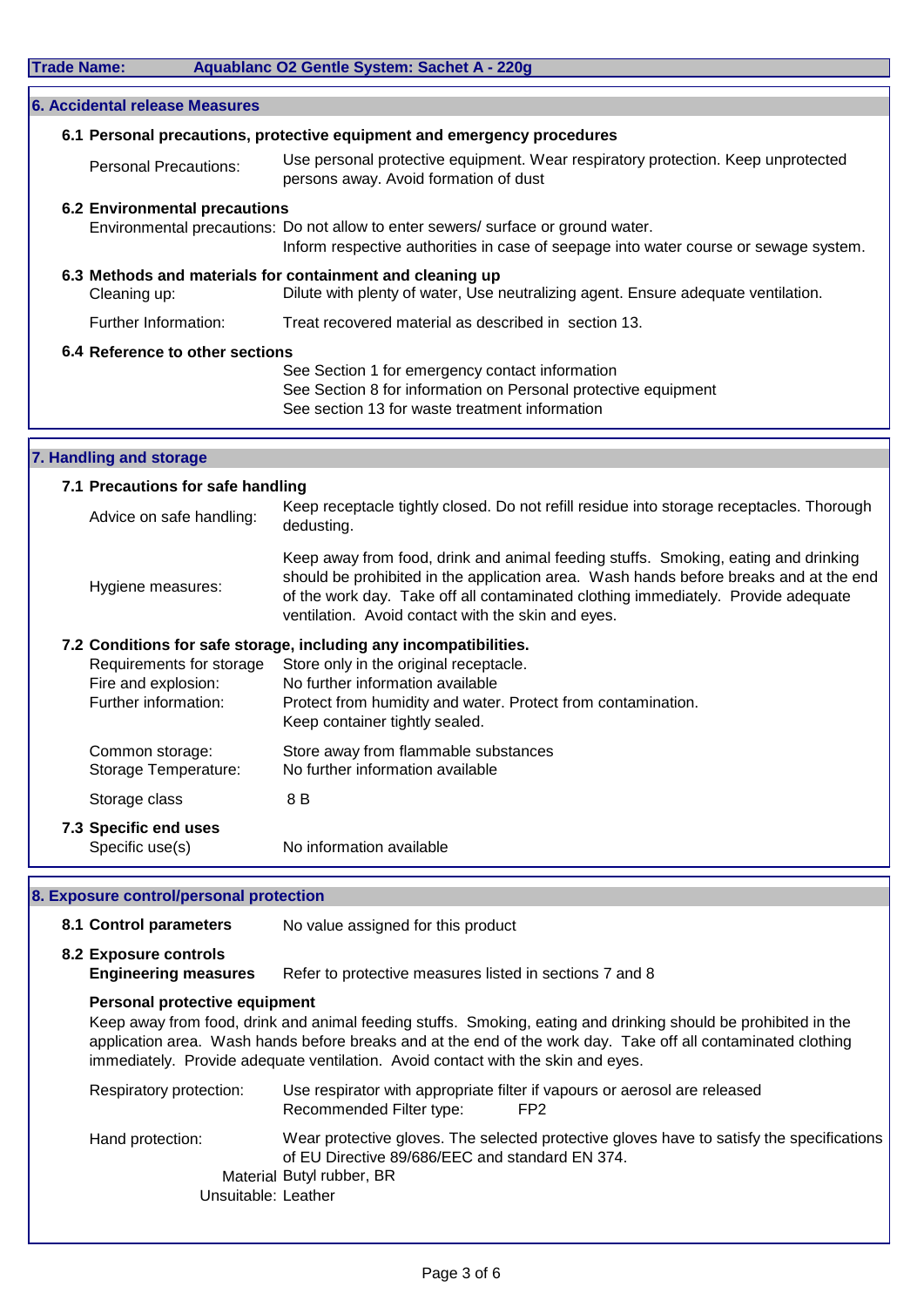|                                                    |                       | Wear safety goggles approved to standard EN 166. Ensure eyewash station available                                                                                                                                                                                                                                                                                                                                                                                                                                                    |
|----------------------------------------------------|-----------------------|--------------------------------------------------------------------------------------------------------------------------------------------------------------------------------------------------------------------------------------------------------------------------------------------------------------------------------------------------------------------------------------------------------------------------------------------------------------------------------------------------------------------------------------|
|                                                    |                       | Impervious protective clothing                                                                                                                                                                                                                                                                                                                                                                                                                                                                                                       |
|                                                    |                       | Do not flush into surface water or sanitary sewer systems<br>Avoid subsoil penetration<br>If the product contaminates rivers and lakes or drains inform respective authorities.                                                                                                                                                                                                                                                                                                                                                      |
|                                                    |                       |                                                                                                                                                                                                                                                                                                                                                                                                                                                                                                                                      |
| Form:<br>Colour:<br>Odour:                         |                       | 9.1 Information on basic physical and chemical properties<br>Granular solid<br>Whitish<br>Odourless<br>Not determined<br>Not applicable                                                                                                                                                                                                                                                                                                                                                                                              |
| Melting point:<br>Boiling point:<br>Self igniting: |                       | Undetermined<br>Undetermined<br>Not determined<br>Product is not self igniting.<br>Not determined<br>Not determined<br>Not applicable<br>Not determined<br>not applicable<br>Soluble<br>not applicable                                                                                                                                                                                                                                                                                                                               |
| Viscosity:                                         | Kinematic:<br>Dynamic | Not applicable<br>Not applicable<br>Product does not present an explosion hazard<br>0.00%                                                                                                                                                                                                                                                                                                                                                                                                                                            |
|                                                    | pH @ 20°C:            | 8. Exposure control/personal protection<br>8.2 Exposure controls<br>Personal protective equipment<br>Eye protection<br>Skin and body protection<br><b>Environmental exposure controls</b><br>General advice:<br>9. Physical and chemical properties<br>Odour Threshold:<br>Flammability (solid, gas)<br>Upper explosion limit:<br>Lower explosion limit:<br>Vapour pressure:<br>Relative density:<br>Vapour density:<br>Water solubility:<br>Ignition temperature:<br>Explosive properties:<br>Solvent content:<br>Organic solvents: |

VOC (EC) 0.00%

**9.2 Other Information No further relevant information available** 

| 10. Stability and reactivity                                    |                                                  |
|-----------------------------------------------------------------|--------------------------------------------------|
| 10.1 Reactivity<br>Reactivity                                   | No information available                         |
| 10.2 Chemical stability<br>Chemical stability                   | Decomposes before melting                        |
| 10.3 Possibility of hazardous reactions<br>Hazardous reactions: | Reacts with alkali, metals, acids and humid air. |
| 10.4 Conditions to avoid<br>Conditions to avoid                 | No further relevant information available.       |
| 10.5 Incompatible materials<br>Materials to avoid               | No further relevant information available.       |
| 10.6 Hazardous decomposition products                           |                                                  |
| Haz. Decomp. products:                                          | Sulphur oxides (SOx)                             |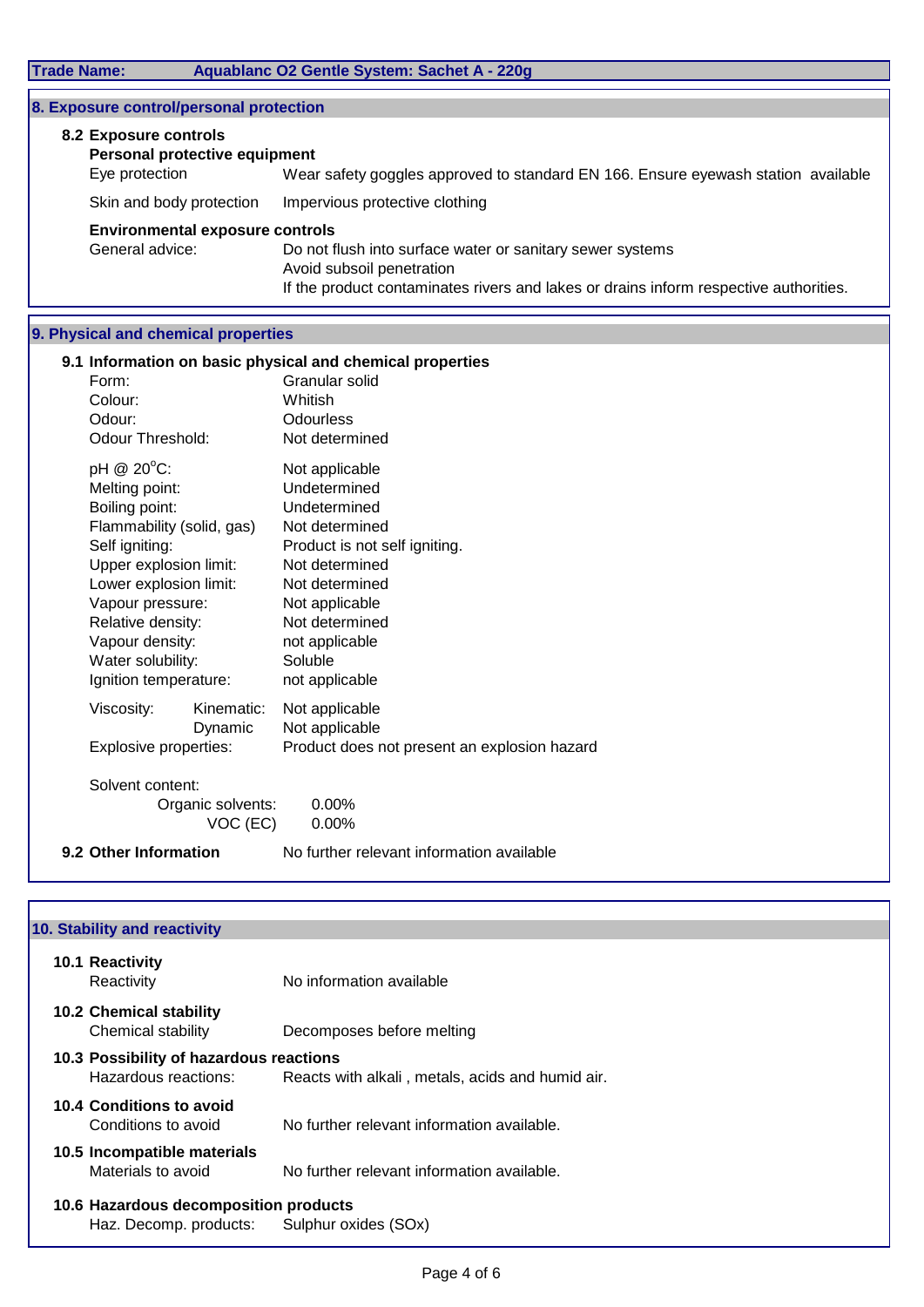| <b>Trade Name:</b>           |                                                                                                                 | Aquablanc O2 Gentle System: Sachet A - 220g                                                                                                                                                                                                                                                                     |
|------------------------------|-----------------------------------------------------------------------------------------------------------------|-----------------------------------------------------------------------------------------------------------------------------------------------------------------------------------------------------------------------------------------------------------------------------------------------------------------|
|                              | <b>11. Toxilogical Information</b>                                                                              |                                                                                                                                                                                                                                                                                                                 |
|                              | 11.1 Information on toxilogical effects<br>LD/LC50 values relevant for classification:<br><b>Acute Toxicity</b> |                                                                                                                                                                                                                                                                                                                 |
| Oral<br>Dermal<br>Inhalative | 70693-62-8<br>LD50<br>LD50<br><b>LC50</b>                                                                       | pentapotassium bis(peroxymonosulphate)bis(sulphate)<br>1000-2000 mg/kg<br>rat<br>> 2000 mg/kg<br>rabbit<br>$> 5$ mg/l<br>rat                                                                                                                                                                                    |
|                              | <b>Primary irritant effect:</b>                                                                                 | on the skin: Caustic effect on skin and mucous membranes<br>on the eye: Strong caustic effect                                                                                                                                                                                                                   |
|                              | <b>Sensitization:</b>                                                                                           | No sensitizing effects known.                                                                                                                                                                                                                                                                                   |
|                              |                                                                                                                 | <b>Chronic toxicity No information available</b><br>Carcinogenicity No information available<br>Mutagenicity No information available                                                                                                                                                                           |
|                              | Preparations as issued in the latest version:                                                                   | Harmful<br>Corrosive                                                                                                                                                                                                                                                                                            |
|                              | Other relevant toxicity:                                                                                        | Swallowing will lead to a strong caustic effect on mouth and throat and to the danger of<br>perforation of the oesophagus and stomach.                                                                                                                                                                          |
|                              | <b>12. Ecological Information</b>                                                                               |                                                                                                                                                                                                                                                                                                                 |
| 12.1 Toxicity                | <b>Aquatic Toxicity:</b>                                                                                        | 70693-62-t pentapotassium bis(peroxymonosulphate)bis(sulphate)<br>(Selenastrum capricornutum (Grünalge))<br><b>EC50</b><br>$>1$ mg/l<br><b>LC50</b><br>$53$ mg/l<br>(Danio rerio (Zebrabärbling))<br>Harmful to fish<br>Remark                                                                                  |
|                              | 12.2 Persistence and degradability                                                                              | Persistence and degradability No further relevant information available.                                                                                                                                                                                                                                        |
|                              | 12.3 Bioaccumlative potential<br>Bioaccumlative potential                                                       | No further relevant information available.                                                                                                                                                                                                                                                                      |
| 12.4 Mobility in soil        | Mobility in soil                                                                                                | No further relevant information available.                                                                                                                                                                                                                                                                      |
|                              | 12.5 Results of PBT and PvB<br>PBT and PvB                                                                      | not applicable                                                                                                                                                                                                                                                                                                  |
| Notes:                       | system.                                                                                                         | Water hazard class 1 (German Regulation) (Self-assessment): slightly hazardous for water<br>Do not allow undiluted product or large quantities of it to reach ground water, water course or sewage<br>Must not reach sewage water or drainage ditch undiluted or unneutralized.<br>Harmful to aquatic organisms |
|                              | 12.6 Other adverse effects                                                                                      | No further relevant information available.                                                                                                                                                                                                                                                                      |
|                              |                                                                                                                 |                                                                                                                                                                                                                                                                                                                 |

# **13. Disposal Considerations**

## **13.1 Waste treatment methods**

-Disposal should be in accordance with local, state or national legislation

- -Do not reuse empty containers without commercial cleaning or reconditioning
- -Do not discharge into drains or the environment ,dispose to an authorised waste collection point